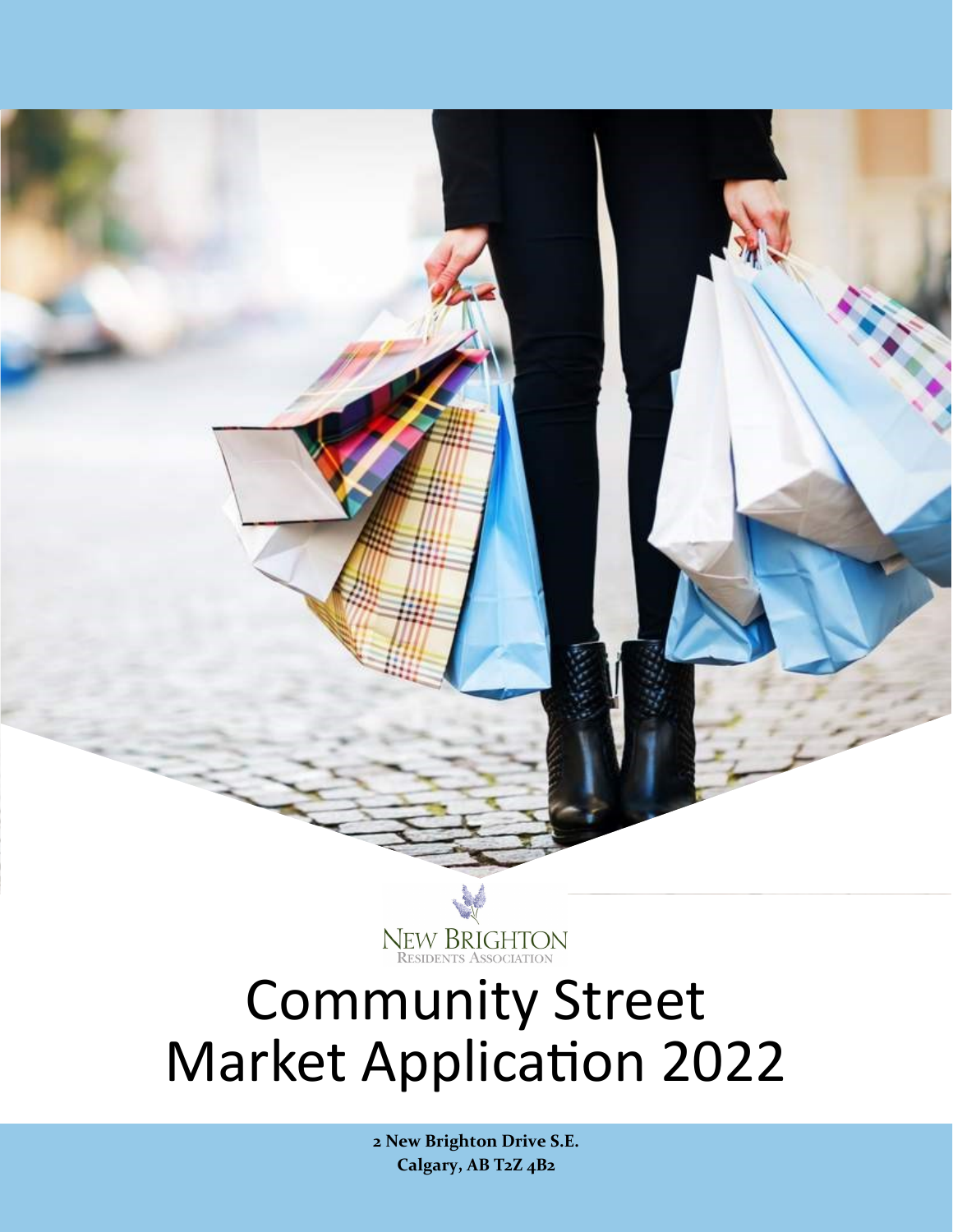# **New Brighton's Community Street Market 2021**

The New Brighton Residents Association (NBRA) will be hosting its annual Community Street Market on May 7, 2022 from 10am-2pm. This market has seen 900-1000 people, pulling from New Brighton and surrounding communities. This event holds up to 30 exhibitors, striving to offer customers a wide variety of products. Vendors will be a combination of small businesses, handmade products, crafts and home businesses. **There will be no services from the same company permitted.**

This application will allow the New Brighton Residents Association to evaluate vendors and to ensure a diverse mix of products. Please ensure your application is completed in full.

Please submit your completed application to the New Brighton Residents Association via email (recreation@nbra.ca), fax (403-781-6611) or in person (2 New Brighton Drive S.E)

**Deadline to submit an application is April 27th.**

*If you have any questions about the Community Street Market, or the information this package contains please contact the New Brighton Recreation Leader:* 

*Clare Lovely*

*Phone: 403-781-6613 ext. 3*

*Email: recreation@nbra.ca* 

### **Information**

The New Brighton's Community Street Market will take place on Saturday, May 7, 2022 from 10:00am— 2:00pm. Registration opened March 3rd for both residents and non-residents. All approved applications will be contacted. Please DO NOT include payment with your application. Payment arrangements will be made with you upon notification that you have been accepted as a vendor.

Day of the market, all exhibitors may **arrive no earlier than 8:45am** and **no later than 9:30am** for setup. All vendors must be setup and ready for 9:45am. Selling before 10am of market day is not permitted. All vendors must remain open until the very end of the market (2pm), *no exceptions***.** 

## **Fee**

**Resident Rate:** \$40.00 for 1 table

\$55.00 for 2 tables *(Only 5 double tables are available)*

**Non-Res Rate:** \$50.00 for 1 table

\$65.00 for 2 tables *(Only 3 double tables are available)*

#### **\*only 1 business is permitted per table.**

- Linen's are available for your table at an additional charge of \$10 per linen.

- Once you have been approved you will be given **3 business days** after the approval to pay the registration fee. If the fee is not paid within the 3 business day your table will not be saved and your spot will be given to the next vendor.

**- Tables and chairs will be provided. All tables are 6' X 2', inside your application package please indicate how many chairs you will need for the market.**

**- It is strongly encouraged for you to bring your own popup tent or shaded item as the Hockey Rink is not shaded and you will be outside all day.**

## **Special Requests**

I will do my best to accommodate all request. All request received will be approved in a first come first serve bases. All special requests; outlets, near a wall, additional chairs, etc. must be stated in your application.

> **2 New Brighton Drive S.E. Calgary, AB T2Z 4B2**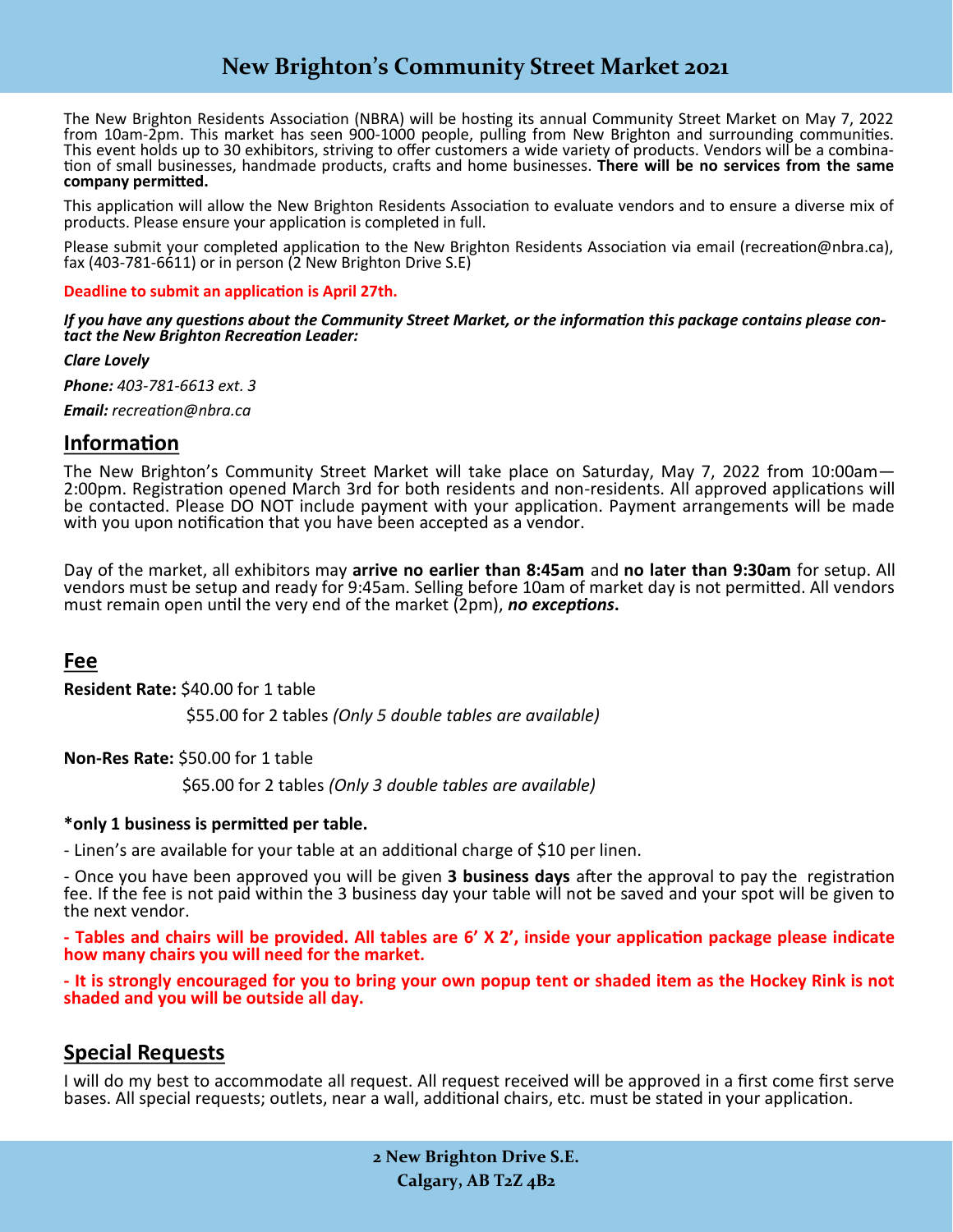# **Vendor Information**

| <b>Product Information</b><br>Please indicate if you have participated as a vendor in any of our previous markets:<br>Christmas Craft Market Yes<br>No<br><b>Community Street Market Yes No</b><br>Please choose the category that your product falls under:<br>Fashion Beauty Health Crafts Home Improvement Baby Clothes<br>Please list all items you plan to sell at the Community Street Market: _____________________________<br>Number of tables you requesting 1<br>$\overline{2}$<br>Numbers of chairs you require ______ | Please note: This is a request only and does not guarantee you are an exhibitor until approved by the NBRA. |
|-----------------------------------------------------------------------------------------------------------------------------------------------------------------------------------------------------------------------------------------------------------------------------------------------------------------------------------------------------------------------------------------------------------------------------------------------------------------------------------------------------------------------------------|-------------------------------------------------------------------------------------------------------------|
|                                                                                                                                                                                                                                                                                                                                                                                                                                                                                                                                   |                                                                                                             |
|                                                                                                                                                                                                                                                                                                                                                                                                                                                                                                                                   |                                                                                                             |
|                                                                                                                                                                                                                                                                                                                                                                                                                                                                                                                                   |                                                                                                             |
|                                                                                                                                                                                                                                                                                                                                                                                                                                                                                                                                   |                                                                                                             |
|                                                                                                                                                                                                                                                                                                                                                                                                                                                                                                                                   |                                                                                                             |
|                                                                                                                                                                                                                                                                                                                                                                                                                                                                                                                                   |                                                                                                             |
|                                                                                                                                                                                                                                                                                                                                                                                                                                                                                                                                   |                                                                                                             |
|                                                                                                                                                                                                                                                                                                                                                                                                                                                                                                                                   |                                                                                                             |
|                                                                                                                                                                                                                                                                                                                                                                                                                                                                                                                                   |                                                                                                             |
|                                                                                                                                                                                                                                                                                                                                                                                                                                                                                                                                   |                                                                                                             |
|                                                                                                                                                                                                                                                                                                                                                                                                                                                                                                                                   |                                                                                                             |
|                                                                                                                                                                                                                                                                                                                                                                                                                                                                                                                                   |                                                                                                             |
|                                                                                                                                                                                                                                                                                                                                                                                                                                                                                                                                   |                                                                                                             |
|                                                                                                                                                                                                                                                                                                                                                                                                                                                                                                                                   |                                                                                                             |
|                                                                                                                                                                                                                                                                                                                                                                                                                                                                                                                                   |                                                                                                             |

#### **Cancellation**

All cancellations must be done in writing via email (recreation@nbra.ca). All cheque refunds are subjects to a \$15.75 administration fee. An account credit can also be a form of refund. Credits can be used towards your yearly fee, programs, rentals and canteen items and account credits are valid for **1 year.**

#### **Cancelling 2 weeks before market - Full Refund**

**Cancelling less than 2 weeks before market - No Refund**

Please attach any other product information such as photos, product information and certifications (if required).

This information will allow us to have a better understating of your products.